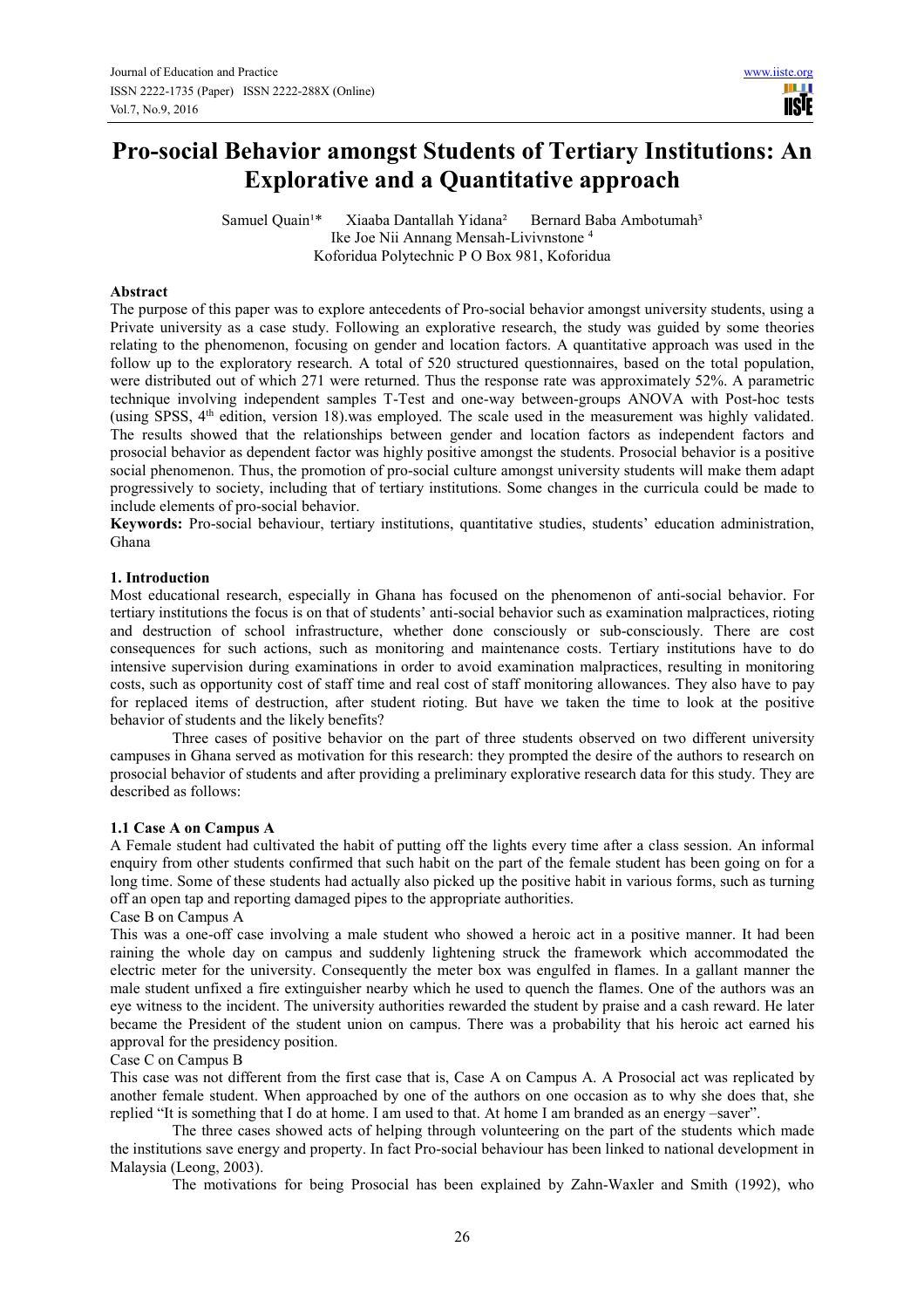showed in their work that through helping and volunteering, young people can satisfy their own needs, learn about and express their values, understand their world, gain career-related experience, and strengthen social competence and relationships. We ascribe the actions of these students to the concept of Pro-social behavior. Pro-social behaviors are actions that aim to fulfill another person's need for support or to promote and sustain a positive benefit for them (Bar-Tal, 1982). Pro Social behaviour refers to any behaviour where interaction occurs between two or more people. It may include, smiling at someone, voluntarily opening a door for someone to pass etc. Pro-social behaviour is thus, positive.

The problem statement is that evidence shows that few of educational research have looked at the prosocial side of tertiary students, especially in Ghana. To substantiate this, the authors looked through the literature and contacted some professors in Ghana, who affirmed to this. Where literature exists, most research on pro-social behavior has been done in the United States and Europe, to date. There are potential intangible benefits of recognizing and promoting the pro-social behavior of students. Pro-social development is closely linked to various positive developmental outcomes for young people, including academic success, positive selfworth, positive relationships with others, and higher social competence (Penner, Dovidio, Piliavin, and Schroeder, 2005). Therefore knowing the status quo of undergraduates' pro-social Behavior in different situations, analyzing the influencing factors, and exploring the ways of cultivating the undergraduates' Prosocial Behavior have a very important significance in the moral education of undergraduates and the construction of campus culture, the cultivation of social and spiritual civilization and the building of a harmonious society (Eisenberg et al*.*, 1990).

Our aim for writing this paper was to get a good understanding of the phenomena and its antecedents and make recommendations to tertiary institutions and other stakeholders. In getting a good understanding we relied mostly in the use of theory. "A theory helps to explain or predict a phenomenon that exists in the world" (Creswell, 2003, p 120).We used a case study of a private university in Ghana, called the Ghana Christian University.

The remainder of this paper includes the research objectives, a brief profile of the case study , a review of the relevant literature , the research methodology, results, discussion and conclusion, in that order.

## **1.2 Research objectives**

The research objectives are as follows:

- 1) To explore the antecedents of pro-social behaviour amongst students of Universities
- 2) To make any suggestions for further research.

#### **1.3 Brief profile of the case study**

Ghana Christian University College (formerly Ghana Christian College & Seminary) was established in 1966 by American and Ghanaian Christians to train Africa Evangelists, Teachers and Minister of the Gospel. The founders hoped to provide a chance for anyone, from any church background, to be taught the truth from God's Word without denominational bias. The University has been a Correspondent School with the Accrediting Council for Theological Education in Africa (ACTEA) since 1985. In November, 1987, the College's status with ACTEA was raised from Correspondence to that of ACTEA Affiliate and member of the ACTEA Consortium of Theological Colleges. In 2005 the College achieved Candidature status.

1.3.1Degree and Diploma in Theology

The National Accreditation Board of the Ministry of Education of Ghana accredited the degree and diploma programmes of the College in 1998. From its beginning, Ghana Christian University College has offered a diploma programme and a bachelor's degree. Several degree graduates have successfully completed graduate studies at seminaries in the USA and UK. As a result, most American seminaries will accept graduates recommended by the University as graduate students. These seminaries are accredited in the USA with their respective regional accrediting associations as well as with the Association of Theological Schools (ATS), the accrediting association of graduate seminaries in the USA. The University has operated outreach branches in other cities in Ghana namely, Kumasi (Ashanti Region) and Ho (Volta Region).

A 4-week intensive course of classes were held on campus during each long vacation, leading to offer three successive years, to a certificate: It also offered a three-year residential programme, leading to a higher certificate for those who did not meet the tertiary level requirements.

In 1991, the University celebrated its Silver Jubilee and recorded that graduates at the time totaled 172, of which eight had been females and 164 had been males. Twelve came from other countries [Nigeria (9), Cameroon (1), Togo (1), and Uganda (1)]. The remaining 160 graduates were Ghanaians. Since 1991, further graduations have increased the total number of graduates to 1,000. The great majority of these graduate serving the Lord Jesus Christ across the world. They are serving as pastors, teachers, principals, vice principals academic deans, lecturers in Bible colleges, and proprietors of schools. Others are serving as evangelists, cross-cultural missionaries, and auxiliary workers.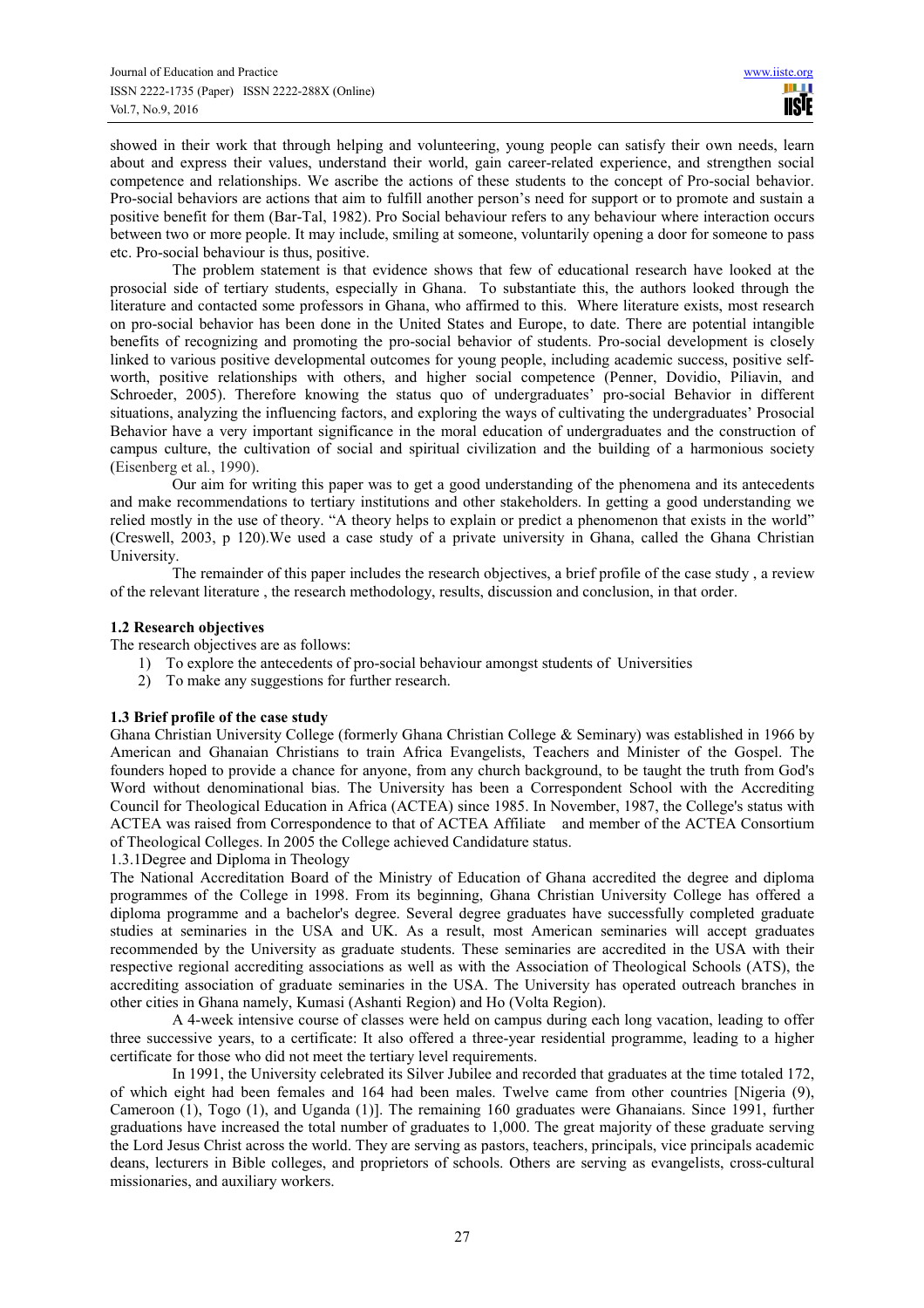From 2003 to 2005 the University run an experimental graduate programme in Christian Organizational Leadership which it hoped to resume as full M.A programme at some point in the future.

1.3.2 Degree in Development Management

The University has permission from the National Accreditation Board to commence a B.A in Development Management which was open in August 2006.

1.3.3 Validation

The University College is currently under the validation of the University for Development Studies (UDS). Attempts are currently ongoing to introduce more degree programmes to fulfill the requirements for the University College Status.

## 1.3.4 Vision

-- Advancing Excellence in Transformational Leadership

-- To become the Premier Christian University in Africa

1.3.5 Mission

-- To nurture and Equip Leaders with a Distinctive Christian World-View to Transform Communities and Organizations which we serve.

The authorities of the university granted the approval for the use of this information.

## **1.4 Literature review**

The goal of this review was to put together and generalize findings based on the antecedents of Pro- social behavior. Thus in selecting previous works on the concept we focused on the theoretical frameworks that exist for the concept. Typical of most quantitative studies, we placed our hypothesis at the end of the literature review. 1.4.1. Type and predictors of pro-social behavior

Pro social behavior is a voluntary action that is intended to help or benefit another individual or group of individuals. The consequences of a person's actions and motivations include sharing, comforting, rescuing, and helping. However, investigators have shown that there are different types of pro-social behaviors and that these types are related differently to theoretical constructs (Batson, et al, 1991).Eisenberg et al (1998) identified two types of pro-social behavior, namely, altruism and public pro-social behavior.

Altruistic pro-social behaviors were defined as voluntary helping motivated primarily by concern for the needs and welfare of another, often induced by sympathy responding and internalized norms/principles consistent with helping others (Eisenberg and Fabes, 1990). With this kind of pro-social behavior, because the helper is primarily concerned with the need of others' welfare, this behavior sometimes incurs a cost to the helper. Although scholars have debated whether altruistic behaviors exist, there are at least three lines of evidence that support the existence of altruism (Eisenberg et al., 1998). First, researchers have presented evidence of the heritability of sympathy (Batson. & Shaw, 1991) which is deemed evolutionarily adaptive. Second, there is longitudinal evidence of stability in the tendency to behave in a pro-social manner across childhood and adolescence (Gilbert. and Fisk, (2004). And third, researchers have found significant associations between personality variables and pro-social behaviors across different contexts (Eisenberg and Fabes 1990).

Public pro-social behavior is the type in which people are motivated to behave in a progressive manner when in public, at least in part, moved by a desire to gain the approval and respect of others such as parent and peers and also to enhance one's self-worth (Eisenberg and Fabes, 1990). One common direction in research on pro-social behavior is to find out whether others serve as witnesses to the potential Pro-social act (Penner, Dovidio, Piliavin, and Schroeder, 2005). Researchers have shown that helping conducted in front of others is sometimes associated with self-oriented motives, although other researchers have pointed out that social desirability concerns are not necessarily incompatible with pro-social behavior (Bar-Tal, (1992).

Authors who have done some work(s) on Pro-social behavior identified volunteerism as a predictor. Penner, Dovidio, Piliavin, and. Schroeder, (2005) defined volunteerism as volunteering which involves prosocial action in an organizational context, which is planned and that continues for an extended period. They continued to say that volunteerism differs from interpersonal helping in many ways, but the most important of these differences is that, relative to interpersonal helping, volunteering is less likely to result from a sense of personal obligation (Eisenberg and Fabes, 1998). That is, whereas most acts of interpersonal helping involve a sense of personal obligation to a particular person, volunteering to work for a charity or service organization is typically not motivated by such considerations.

Another predictor was Empathy. Empathy or emotional perspective-taking is generally defined as our ability to understand other people's feelings (Penner, Dovidio, Piliavin, and. Schroeder (2005). A more specific definition is proposed by Eisenberg.and Fabes (1990). In their view, empathy can be defined by a set of four conditions: we empathize with others when we have (a) an affective state, (b) which is isomorphic to another person's affective state, (c) which was induced by observation or imagination of another person's affective state, and (d) when we know that the other person's affective state is the source of our own affective state. Condition (a) is particularly important as it helps to differentiate empathy from mentalizing, which denotes, instead, our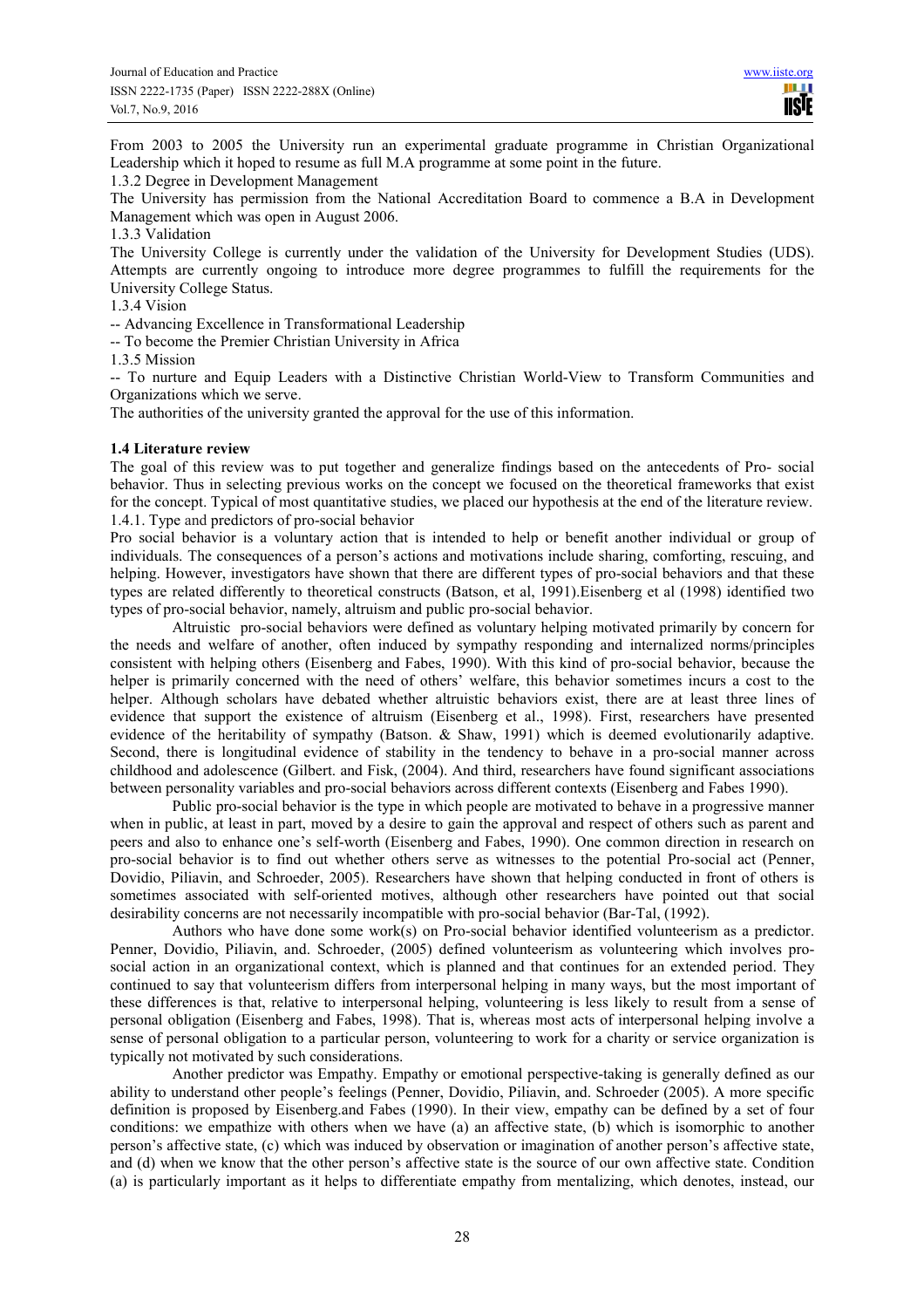ability to represent others' mental states without emotional involvement, they concluded.

#### 1.4.2 Antecedents of Pro-social behavior

Various articles have been written on the antecedent factors of pro-social behavior. For the purpose of this article, the authors wish to categorize these under the following: Cultural factors, Situational factors, Psychological factors and Gender Factors.

Generally, previous writers found that Cultural differences, in relation to pro-social behaviour, are expressed differently between individualistic and collectivistic societies: for instance; someone living in the U.S. is least likely to help someone in need than someone living in Australia, India or Kenya.

Collectivist cultures tend to have extended family structures in which children take responsibility for younger siblings from an early age (Whiting & Whiting, 1975) .According to Whitting and Whitting (1975) individualist and collectivist cultures help others for different reasons. For Individualist society, helping is motivated by personal rewards e.g. feeling good about one self. For collectivist societies' helping is motivated by continued survival of group (possible future reciprocation)

Under Situational Factors, Zahn and Smith (1992) investigated differences between people in two cities and four small towns in Turkey. A variety of methods were used to assess helpfulness, such as willingness to change money or participate in a short interview. It was found that helpfulness was higher for people in small towns than for people in large cities.

Based on his information overload theory, Eisenberg (2006) found out that people in urban environments, e.g. large cities, are exposed to excessive environmental stimulation and are so familiar with emergencies that they treat them as everyday events. To cope with this high level of stimulation, people screen out events that are not personally relevant to them. This results in people in urban areas having a more indifferent attitude to others' needs, causing lower levels of pro-social behavior. What one learns from Eisenberg (2006), here is that people living in the city areas are constantly being bombarded by simulation and that they keep to themselves to avoid being overwhelmed by it.

Under Psychological factors Benabou and Tirole (2003) identified:

- i. Intrinsic,
- ii. Extrinsic and
- iii. Reputational motivation

According to them Intrinsic motivation is defined as the inner good feeling of the individual associated with pro- social behavior act. This feeling is represented by the well being of others, such as altruism. Altruism is an example of intrinsic motivation. Extrinsic motivation represents any material reward, such as financial compensation or a tax reduction, that an individual may receive which encourages more giving (Benabou and Tirole, 2003).

Finally, reputational motivation refers to the aspect of public recognition on the decision of the individual to make a donation. Whether individuals are interested in improving their social image in a community, whether they give expecting something in return, or whether they are ashamed to be perceived as selfish by others, studies emphasize the aspect of striving to signal traits that are deemed as "good" within a community on the decision of the individual to give, they concluded.

An individual will make charitable contributions only if this action sends the `right' message to his/her immediate network of friends. This action either represents his/her trademark image or improves his/her overall perception in the community. In the same way that individuals learn to be concerned with how others perceive them, they also learn to be concerned with the way they see themselves, according to Akerlof and Kranton (2000).

Under Gender Factors, Gender is one of the most consistent correlates of pro-social behavior. Across many studies, girls and women have been found to be more pro-social than boys and men (Whiting  $\&$  Whiting, 1975). For example, peers and teachers have been found to describe preschool-age, kindergarten-age, and elementary school-age girls as more pro-social than boys (Akerlof and Kranton, 2000).

Eisenberg &, Murphy (2008) conducted a meta-analysis of 16 studies. The study found strong, consistent gender differences, with females showing greater empathy. Byrnes, Miller, and Schafer (1999) also found that females also typically feel greater guilt feelings than males, and they spend longer thinking about the incident that caused these feelings of guilt. A meta-analysis of 99 investigations found that men are more likely to intervene in an emergency. 62 % of the studies of a stimulated emergency showed that, males were more helpful.

Females have more altruistic tendencies; however, males prefer to behave pro-socially more in public areas (Flynn & Slovic, 1994).Based on stereotypic gender roles, females generally are expected and believed to be more responsive, empathic, and pro-social than males whereas males are expected to be relatively more independent and achievement oriented (Flynn, Slovic, & Mertz (1994). Whiting et al (1975) also found that helpfulness and support giving generally were greater for girls than boys across six different cultures, although these differences were significant for older but not younger children. Esienberg (2006) has suggested that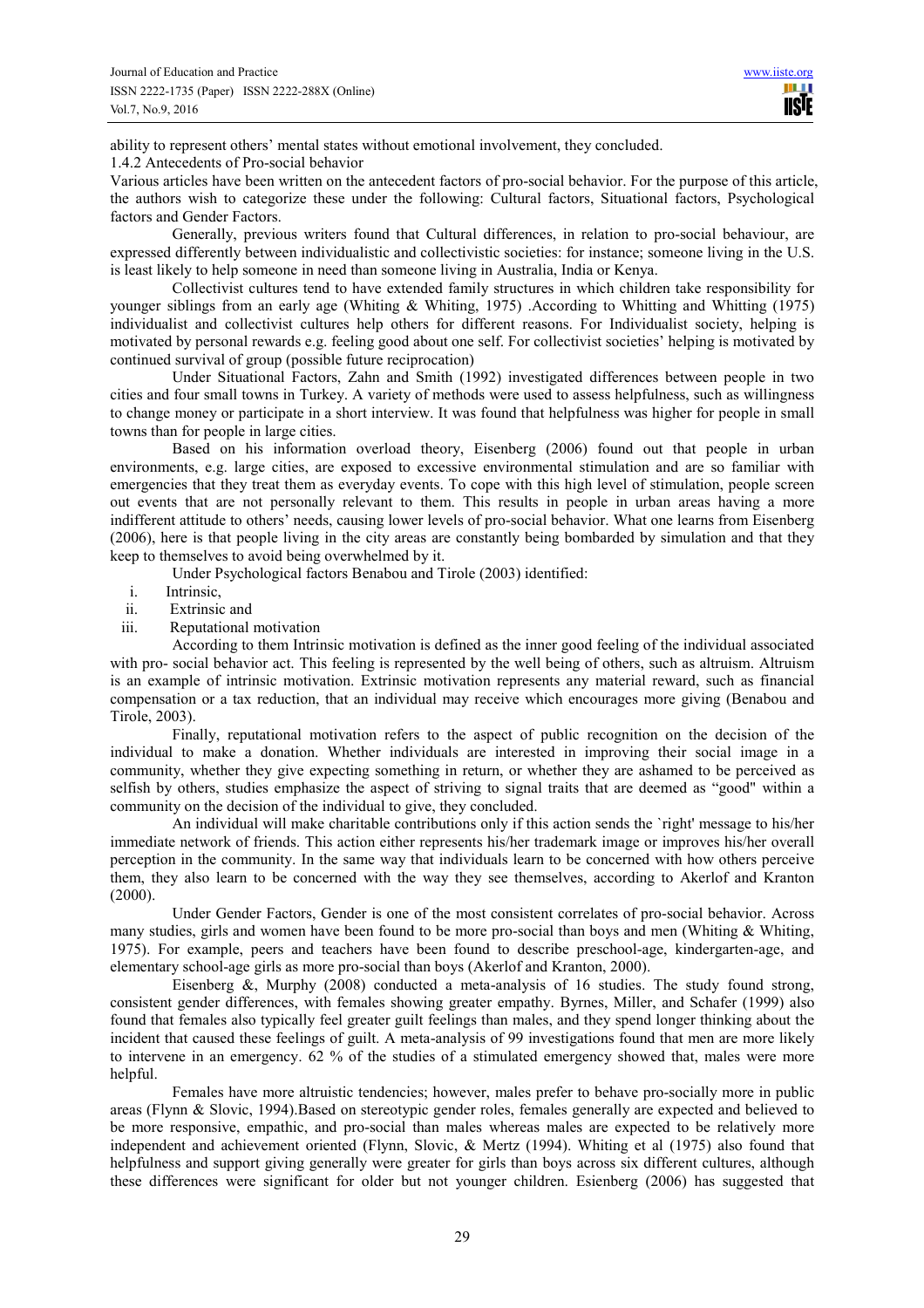women display more empathy and guilt, and men are more likely to intervene in an emergency.

According to Batson & Powell, (2003) men have evolved a 'fight or flight' response to threatening situations, so they take a protective role. This is called nurturing versus heroic altruism. Also, men may behave heroically to fit in with male stereotypes that have been acquired through socialization. Whiting et al (1975) found that men may help because the cost of helping is low and the cost of not helping is high. They are expected to help in an emergency situation and may be negatively evaluated if they do not.

A number of researchers have found gender differences for perceived risk (Flynn, Slovic and Mertz, 1994), and indeed, it has been argued that males are more likely to take risks than females (Byrnes, Miller and Schafer, 1999). In fact, Byrnes et al., (1999) found that males took more risks even when it was obviously a "bad idea to take risks" (p.378). In the context of perceived risk and Environmental issues, Byrnes et al (1999) also found females reported significantly higher perceived risk scores for a range of environmental hazards than males. Given these findings, they concluded, it seems that the manner, in which people evaluate the risk associated with engaging in positive social issue behavior, that is social issue exchange, may be related to some extent to their gender.

Commonly held stereotypes and popular culture suggest that women have a greater capacity for understanding others' thoughts and feelings than do men (Gilbert and Fiske, 2004). Also, empirical researchers have found that gender differences in empathy commonly indicate that women have higher levels than do men (Batson. and Shaw, 1991) Further, research indicates the possibility that these differences may be the result of motivation rather than ability (Batson and Powell, 2003).

#### 1.4.3. Hypothesis generation

#### 1.4.3.1 Delimitations

In generating the hypothesis we focused on the main central phenomenon and categorical variables of gender and location factors.

#### 1.4.3.2 Induction process

The approach to hypothesis generation was through induction. The process of induction normally moves from the specific to the general. "Research using an induction approach is likely to be particularly concerned with the context in which such events were taking place. Therefore, the study of a small sample of subjects might be more appropriate than a large number as with the deduction approach" (Saunders et al., 2009, p. 126). The initial data collection based on the observations explored the phenomenon of pro social behavior of the students in a campus environment. We saw repetitions of those behaviors. The literature on pro social behavior of students in Ghana is scanty and so we make a non directional hypothesis because we do not know "what can be predicted from the past literature" (Creswell, 2003, p 110). However the extant literature also suggests some indicators which we intend to focus on as our hypothesis, as follows:

*Hypothesis 1: There will be a difference by gender in the pro social behavior scale scores amongst university students of Ghana* 

*Hypothesis 2: There will be a difference by location factors in the pro social behavior scale scores amongst university students of Ghana* 

#### **2. Methodology**

## **2.1 The Research model**

The research model lies within the positivists' knowledge claims (Creswell, 2003). Such philosophies are associated with quantitative research and empirical science. The research model is quantitative with an explorative background.

#### **2.2 Population**

The population of this research was all the students of the university. As at the time, the total population was 520. This data was gathered from the registrar.

#### **2.3 Data collection**

Data collection was through structured quessionairies, self-administered. The total number administered was 520, whilst 270 were returned resulting in a response rate of 52%.

The questionnaires were placed at the various halls of residence for students over a period of six months.

#### **2.4 Measures**

The main measures of interests were prosocial behavior, gender and location of upbringing.

2.4.1 Prosocial behavior

The questionnaires were culled from the works of Donella Caspersz and Doina Olaru, with their kind permission (Donella.Caspersz@uwa.edu.au). The scale comprised 8 variables (with an average of 4 items) relating to the concept of Prosocial behavior. Students were asked to score on a scale 1-7 whether they were unlikely or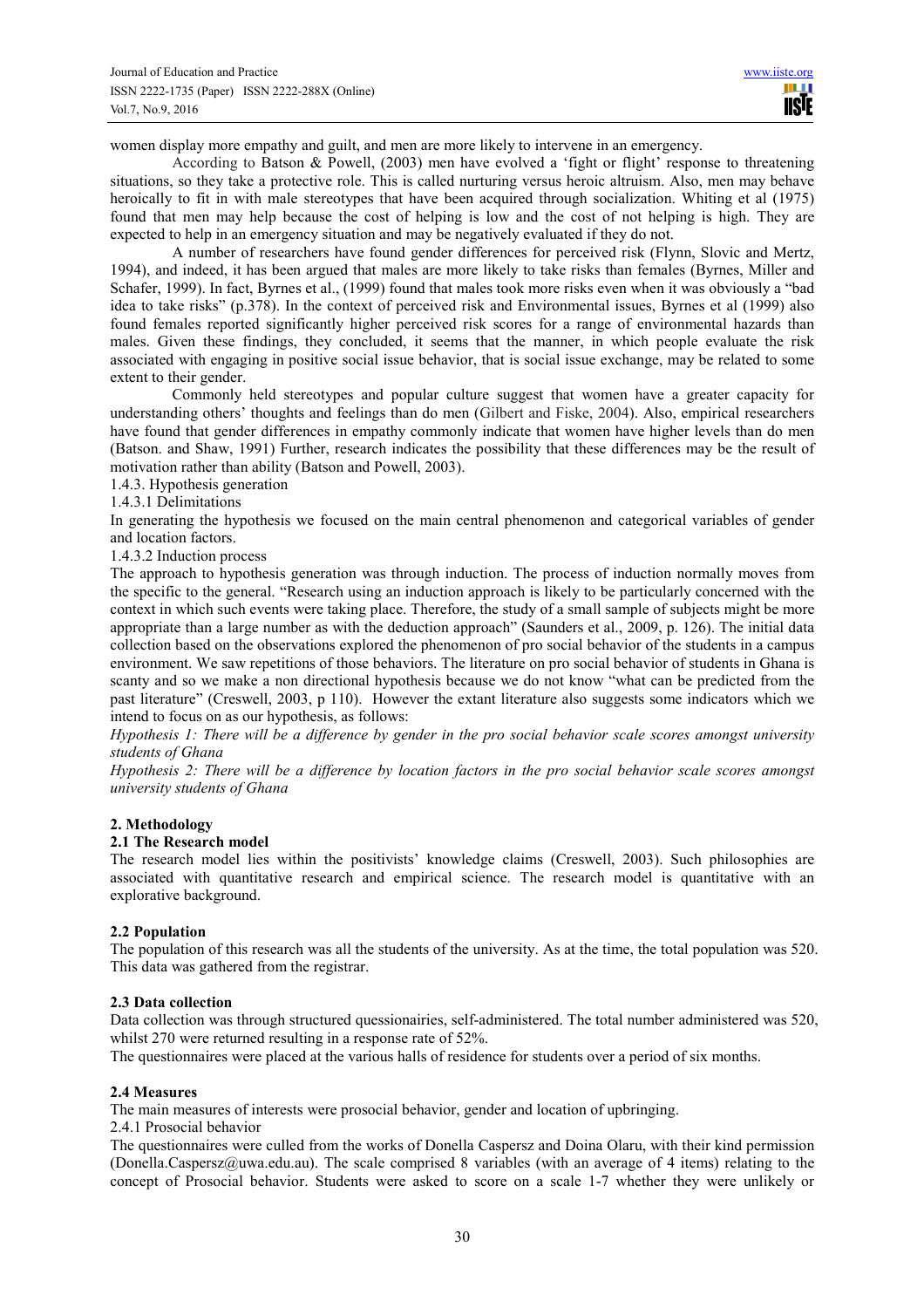certainly to engage in those various pro-social activities. 2.4.2 Gender factors

Gender factors were based on a dichotomous data of male and female.

2.4.3 Location factors

Location factors were labeled based on the literature on cultural factors of collectivist and individualistic societies. Collectivist societies were associated with rural locations whilst individualistic societies were associated with urban locations (Zahn and Smith (1992); Eisenberg (2006)). To further redefine variable, the authors placed the students into three categorical variables: namely rural, peri-urban and urban. The input of data was assisted by kind courtesy of one the students of the university who worked at the Statistical Services of Ghana as at that time. The statistical service has definitions for urban, peri urban and rural based on a number of indicators. The participants only needed to indicate his/location. With the assistance of the statistical service, the classification was determined. The qualification for any of the categories was that the students should have spent most of his/her time at the location. Most of the time was defined as 60%+ inhabitation.

# **2.5 Data analysis**

Independent –samples T was used to compare the mean score on the continuous variable of Pro-social activity for the two different groups of participants. This was used to test the first hypothesis. The test for the second hypothesis was based on the use of one-way ANOVA with Post-hoc tests.

# **3. Results**

In interpreting the results we adopted the style used in SPSS version 18.

# **3.1 Interpretation of results**

## 3.1.1 Results for Hypothesis 1

An independent samples t-test was conducted to compare the pro social behavior scores for females and males. The Levene's Test for Equality of Variances was .448, more than the threshold .05, which means that the variances for the two groups are not the same. Thus the assumption for test for equality of variance was not violated. The independent –samples t-test showed that there was a significant difference in scores for Female  $(M=36.91, SD=2.527)$  and Male  $(M=34.86, SD 2.644)$ ; t  $(268) = 6.5$ ,  $p=.000$ . The magnitude of the mean difference (Mean difference 2.046, 95% Cl: 1.4 to 2.7) was large (Eta squared of .13). 3.1.2 Results for Hypothesis 2

A one way ANOVA post-hoc test was conducted to compare the pro social behavior scores students located in the Rural, Peri-urban and Urban areas. . The Levene's Test for Equality of Variances was .304, more than the threshold .05, which means that the variances for the three groups are not the same. Thus the assumption for test for equality of variance was not violated. The independent –samples t-test showed that there was a significant difference in scores for Rural (*M*=36.44, *SD*=2.668), Peri-urban (*M*=35.62, *SD*=2.850) and Urban *(M=35.92, SD 2.731); t (2, 267) =3.1, p=.045*. However, the effect size calculated by sum of squares between groups by total sum of squares was .02 which implies that magnitude of the mean differences at 95% level of confidence was small

## **4. Discussion**

The research has theoretical and practical implications.

# **4.1 Theoretical implications**

## 4.1.1 Relationship between Gender and Prosocial behavior

There was a relationship between Gender and Prosocial behavior. The result is largely consistent with theoretical expectations and the findings of previous studies. They include those of Flynn, Slovic, & Mertz (1994). An important difference between their findings and the present work, however, is that they also found that in addition to be being pro social women were also more empathetic and responsive than men. Whiting et al (1975) also found that helpfulness and support (an aspect of pro social behavior) were greater for girls than boys across six different cultures. Thus hypothesis 1 is supported.

4.1.2 Relationship between Location factors and prosocial behavior

Similar to the first hypothesis, the second one was supported by previous studies, although the effect size was small. Zahn and Smith (1992) found that helpfulness was higher for people in small towns than for people in large cities. Eisenberg (2006) also found that people in urban areas having a more indifferent attitude to others' needs, causing lower levels of pro-social behavior.

4.1.3 Relationship between psychological factors and Pro-social behavior

Our findings based on the explorative research are consistence with some empirical studies especially based on psychological factors. Roland and Jean Tirole's (2003) works are relevant here for us. The expression by the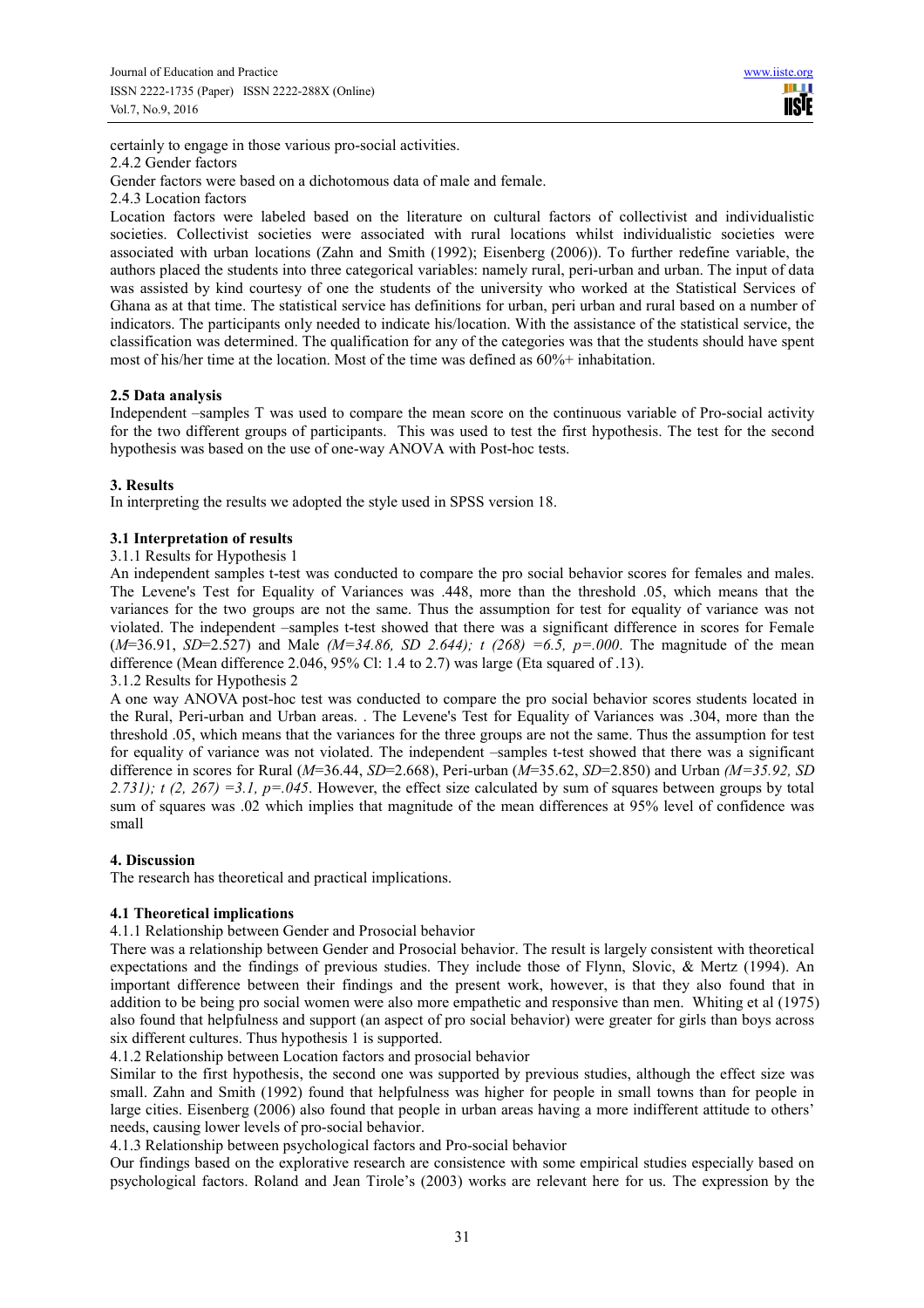female student "It is something that I do at home. I am used to that. I am branded as an energy –saver" may be an example of an internal motivation. The male student's heroic act may be categorized under an extrinsic motivation. Both acts may also be explained by social exchange theory. According to the theory, helping (an example of pro social behavior) can be rewarding in three ways: it can increase the probability that someone will help us in return; it can ease the personal grief of the bystander; and it can gain us social endorsement and increased self-esteem. The acts displayed by the students might have been as result of the belief that they would gain social approval and increased self-worth.

## 4.1.4 Originality

The study adds to a small number of investigations of gender, location factors, especially in Ghana. To the best of our knowledge, the present study is the first to concurrently conduct an explorative quantitative study looking at gender and location factors on one hand and pro social behavior on the other.

## **4.2 Practical implications**

4.2.1 Individual social and career development through prosocial behavior

Penner, Dovidio, Piliavin, and Schroeder, (2005) linked Prosocial to various positive developmental outcomes for young people including academic success, positive self-worth, positive relationships with others, and higher social competence. We support the findings based on the outcomes of one of the cases we observed on campus. The heroic acts of the male student earned him some positive relationships that resulted in his position as the president of the student body. Being an influential person, other students might learn and also exhibit pro-social behavior and dispositional tendencies that will serve them well not only on campus, but throughout their lives. We predict that such people are better able to manage their emotions, engage in healthy associations, set constructive goals, meet personal and social needs, and make accountable decisions.

4.2.3 Pro social behavior and University institutions

Eisenberg et al., (1990) linked Prosocial Behavior to the moral education of undergraduates and the construction of campus culture, the cultivation of social and spiritual civilization and the building of a harmonious society. We add that the result will be a school climate of harmony and a related sense of association to the university authorities and amongst fellow students. We see an environment of less examination malpractices, unruly class behavior, disobedience, violent behavior, antisocial acts, and disciplinary referrals. We predict students in such environment to be responsible and productive members of the school community, exhibiting a culture of maintenance of school property and ready to engage in volunteering activities.

## 4.2.3.1 Supportive environment

University management schools should create and share a vision of students' prosocial behavior. The vision should include a framework for supporting and acknowledging positive behaviors in students such as those exhibited by the students in the scenarios as captured by the authors on campus. An aspect of the curriculum must include some elements of the phenomenon. Teaching and non-teaching staff must also demonstrate leadership roles in creating a climate conducive to pro social behavior. Research to explore the phenomena must be conducted. Researchers can use these data to understand the extent to which schools and classroom environments are supportive of the phenomenon. Results will also inform decisions about encouraging and modifying students' behavior.

## **5. Conclusion**

We started with the use of explorative data in the quest to explore prosocial behavior. In completing the task we used an explorative and a quantitative to add to the limited number of research in the area of prosocial behavior, amongst students of tertiary institutions. After making a preliminary observation of some students on campus, we then searched the relevant literature which guided us into hypothesizing relationships between some antecedents and the phenomenon. . Our concentration was on gender and location factors which were all supported by empirical studies. We then propounded some theoretical and practical thoughts which hopefully will be taken up in other research and educational practice.

## **5.1 Limitations**

The study suffers from a few limitations, though. First, a larger, more representative sample of Ghanaian university students would have been needed to conduct a more thorough examination of the trend of findings. Second, the model was too one-dimensional. Other constructs which have been associated with prosocial behavior, such as empathy, altruism and religiosity appearing as moderators or mediators would have made the model more sophisticated.

## **References**

Bar-Tal, D (1992) "Sequential development of helping behavior: a cognitive-learningapproach," Developmental Review, vol. 2, no. 2, pp. 101–124, 1982